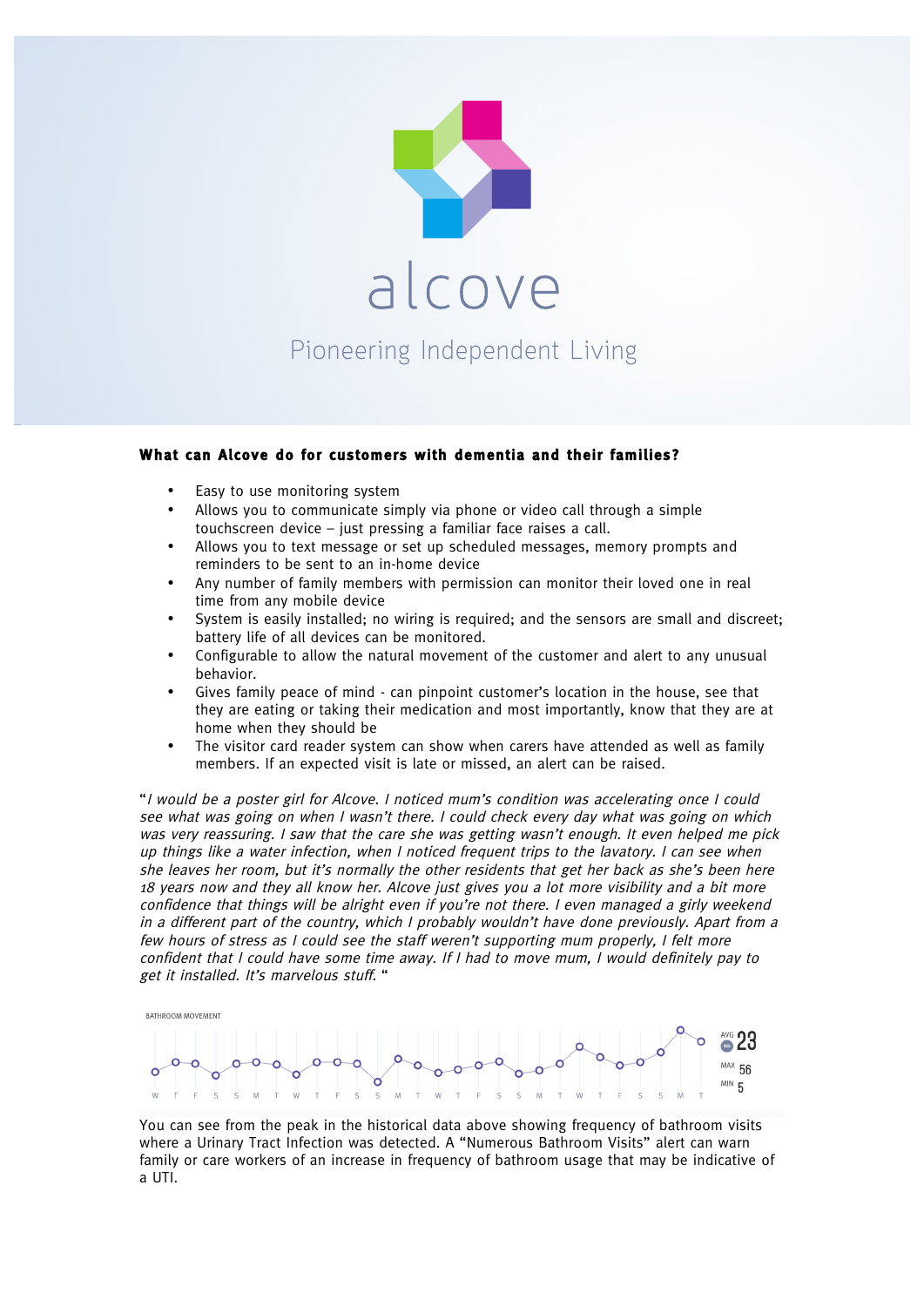"Our biggest concern as a family is that she doesn't wander off and get lost - we like to see that she is in the house at nights and this helps us to relax without actually disturbing her. Being alerted to any falls etc. because of lack of movement is also so important as if she did have a fall, she might not be able to get to the phone to get help. Can show if the client is using the bathroom a lot and highlight any health issues.



Here our customer has left her door open all night but has remained in her house. The light purple line denotes a door being left open. We can also see by the absence of any pink blobs (which denote visitors coming In and out) that the carer did not attend in the evening.

"During the short time that the system has been in place, we have been able to work with my Mum as she opens her front door very early in the morning and this can potentially disturb her neighbours. I was also able to help her during an evening when she was very confused having woken up at 10pm thinking it was 10am and going outside to wait for her pick up to the day centre - I noticed her front door was opening and closing a lot so was able to call her and reassure her it was actually night time."

| Behaviour<br>$\times$                                    |                                   |                        |                     |                |                           |                 |           |                 |         |                 |                   |                |                         |    |                 |    |                 |         |                           |                  |                |                               |                            |                           |
|----------------------------------------------------------|-----------------------------------|------------------------|---------------------|----------------|---------------------------|-----------------|-----------|-----------------|---------|-----------------|-------------------|----------------|-------------------------|----|-----------------|----|-----------------|---------|---------------------------|------------------|----------------|-------------------------------|----------------------------|---------------------------|
|                                                          | $Close -$<br>Personal alarms      |                        |                     |                |                           |                 |           |                 |         |                 |                   |                |                         |    |                 |    |                 |         |                           |                  |                |                               |                            |                           |
| HELP [CONNECT]<br>$4a$ m<br>$\overline{5}$               |                                   |                        | $\overline{a}$      | $\mathfrak{D}$ | 10                        | 11              | $12^{12}$ | 13 <sup>°</sup> | 14      | 15              | 16                | 17             | 15                      | 19 | 20              | 21 | 22              | 23      |                           |                  |                |                               |                            | <b>TOTAL</b><br>0         |
| Hall                                                     |                                   |                        |                     |                |                           |                 |           |                 |         |                 |                   |                |                         |    |                 |    |                 |         |                           |                  |                |                               |                            | $Close -$                 |
| VISITOR CARD READER 2                                    |                                   |                        |                     |                |                           |                 |           |                 |         |                 |                   |                |                         |    |                 |    |                 |         |                           |                  |                |                               |                            | TOTAL<br>124<br>OUT 0     |
| 4am<br>$\sim$<br>FRONT DOOR                              |                                   |                        |                     |                | 10                        | 11              | 12        | 13              | 14      | 15              | 16                | 17             | $18$                    | 19 | 20              | 21 | 22              | 23      |                           |                  |                |                               | $\Delta$                   | TOTAL                     |
| $4a$ m<br>$\kappa$                                       |                                   |                        | <b>B</b>            | $\circ$        | 10                        | 11              | 12        | 13              | 24      | 15              | 16                | 17             | 18                      | 19 | 20              | 21 | 22              | 23      | o                         | 0<br>$\sim$      | $\rightarrow$  |                               |                            | 29                        |
| Bedroom                                                  |                                   |                        |                     |                |                           |                 |           |                 |         |                 |                   |                |                         |    |                 |    |                 |         |                           |                  |                |                               |                            | Close                     |
| BEDROOM MOVEMENT                                         | 11111111                          |                        | $\blacksquare$      |                | ٠<br><b>HH</b>            |                 |           |                 |         |                 | $\mathbf{H}$      |                | <b>DESCRIPTION OF A</b> |    | <b>HUBBER 1</b> |    |                 |         | п                         |                  |                | . .                           |                            | <b>TOTAL</b><br>66        |
| $\sim$<br>4am<br>BEDROOM DOOR                            | $\ddot{\circ}$                    |                        | $\sim$              | ò.             | 10                        | 11              | 12        | $13 -$          | 2.4     | 15              | 16                | 17             | 15                      | 19 | 20              | 21 | 22              | 23      | $\circ$                   |                  |                | $\sim$                        | $\mathcal{L}$              | TOTAL                     |
| 4am<br>5                                                 | $\sigma$                          |                        | $\overline{\omega}$ | ż.             | 10                        | 11              | 12        | $13 -$          | 14      | 15 <sub>1</sub> | 16                | 17             | 15                      | 19 | 20              | 21 | $\overline{22}$ | $23 -$  | $\circ$                   |                  | $\overline{z}$ | 3                             |                            | 0                         |
| Lounge                                                   |                                   |                        |                     |                |                           |                 |           |                 |         |                 |                   |                |                         |    |                 |    |                 |         |                           |                  |                |                               |                            | $Close =$                 |
| LOUNGE MOVEMENT<br>п                                     |                                   | .                      |                     |                | <b>MANIA 118 1</b>        |                 | .         |                 | m       |                 | m                 | 1 I II II      | ٠                       |    |                 | .  |                 |         |                           | 18 I 81 81 81 81 |                | $\mathbf{H}$                  |                            | <b>TOTAL</b><br>173       |
| 4a m<br>s                                                |                                   |                        | $\alpha$            | 9              | 10                        | 11              | 12        | 13 <sup>1</sup> | 24      | 15              | 16                | 17             | 18                      | 19 | 20              | 21 | 22              | 23      | $\circ$                   |                  | $\overline{2}$ | ä,                            | $\mathcal{L}_{\mathrm{c}}$ |                           |
| <b>Dining Room</b><br><b>BACK DOOR</b>                   |                                   |                        |                     |                |                           |                 |           |                 |         |                 |                   |                |                         |    |                 |    |                 |         |                           |                  |                |                               |                            | $Close -$<br><b>TOTAL</b> |
| 4am<br>$\sim$                                            | $\sim$                            |                        | <b>B</b>            | $\circ$        | 10                        | 11              | 12        | 13              | 34      | 15              | 16                | 37             | 15                      | 19 | 20              | 21 | 22              | o<br>23 | $\circ$                   |                  |                |                               |                            | 40                        |
| Kitchen                                                  |                                   |                        |                     |                |                           |                 |           |                 |         |                 |                   |                |                         |    |                 |    |                 |         |                           |                  |                |                               |                            | $Close -$                 |
| KITCHEN MOVEMENT                                         |                                   |                        |                     | . .            | .                         | п               | 11 H      |                 | ш       |                 | <b>THE 18 THE</b> |                | п                       |    | п.              |    |                 |         |                           |                  |                |                               |                            | TOTAL<br>124              |
| $-5$<br>4-a.m.                                           | $\sim$                            |                        | $\circ$             |                | 10                        | 11              | 12        | 13              | $2 - 6$ | 15              | 16                | 17             | 18                      | 19 | 20              | 21 | $\overline{22}$ | 23      | $\alpha$                  |                  | $\overline{a}$ | $\mathcal{R}$                 | $\mathcal{L}_{\mathrm{c}}$ |                           |
| Bathroom                                                 |                                   |                        |                     |                |                           |                 |           |                 |         |                 |                   |                |                         |    |                 |    |                 |         |                           |                  |                |                               |                            | $Close =$                 |
| BATHROOM MOVEMENT<br>٠<br>$4a$ m<br>з.                   | <b>HI</b><br>$\ddot{\phantom{a}}$ | ш<br>$\overline{z}$    | $\sim$              | ż.             | ٠<br>п<br>10 <sup>°</sup> | $\overline{11}$ | 12        | $13 -$          | 24      | 15              | 16                | ш<br>17        | 18                      | 19 | ш<br>20         | 21 | 22              | 23      | $\blacksquare$<br>$\circ$ | ٠<br>÷           | ÷              | Ш<br>$\overline{\phantom{a}}$ |                            | TOTAL<br>23               |
|                                                          |                                   |                        |                     |                |                           |                 |           |                 |         |                 |                   |                |                         |    |                 |    |                 |         |                           |                  |                |                               |                            |                           |
| $\lt$                                                    |                                   |                        |                     |                |                           |                 |           |                 |         |                 |                   | $\pm$ jul 2016 |                         |    |                 |    |                 |         |                           |                  |                |                               |                            | $\geq$                    |
| Day view                                                 |                                   | <b>Historical view</b> |                     |                |                           |                 |           |                 |         |                 |                   |                |                         |    |                 |    |                 |         |                           |                  |                |                               |                            |                           |
|                                                          |                                   |                        |                     |                |                           |                 |           |                 |         |                 |                   |                |                         |    |                 |    |                 |         |                           |                  |                |                               |                            |                           |
|                                                          | M                                 |                        |                     |                |                           |                 |           |                 |         |                 |                   |                |                         |    |                 |    |                 |         |                           |                  |                |                               |                            |                           |
| <b>Residents</b><br>Marina, North Tyneside<br>Alerts: On |                                   |                        |                     |                |                           |                 |           |                 |         |                 |                   |                |                         |    |                 |    |                 |         |                           |                  |                |                               |                            |                           |
|                                                          |                                   |                        |                     |                |                           |                 |           |                 |         |                 |                   |                |                         |    |                 |    |                 |         |                           |                  |                |                               |                            |                           |

A daily behavior graph like this one shows a "Door open at night" alert being raised at 1am. It was also used to establish that the back door was being opened frequently for a "fag break" but that this was being done 60-80 times a day as the customer was forgetting that she has just smoked a cigarette. This prompted a positive behavioural intervention to try to manage smoking behaviour.